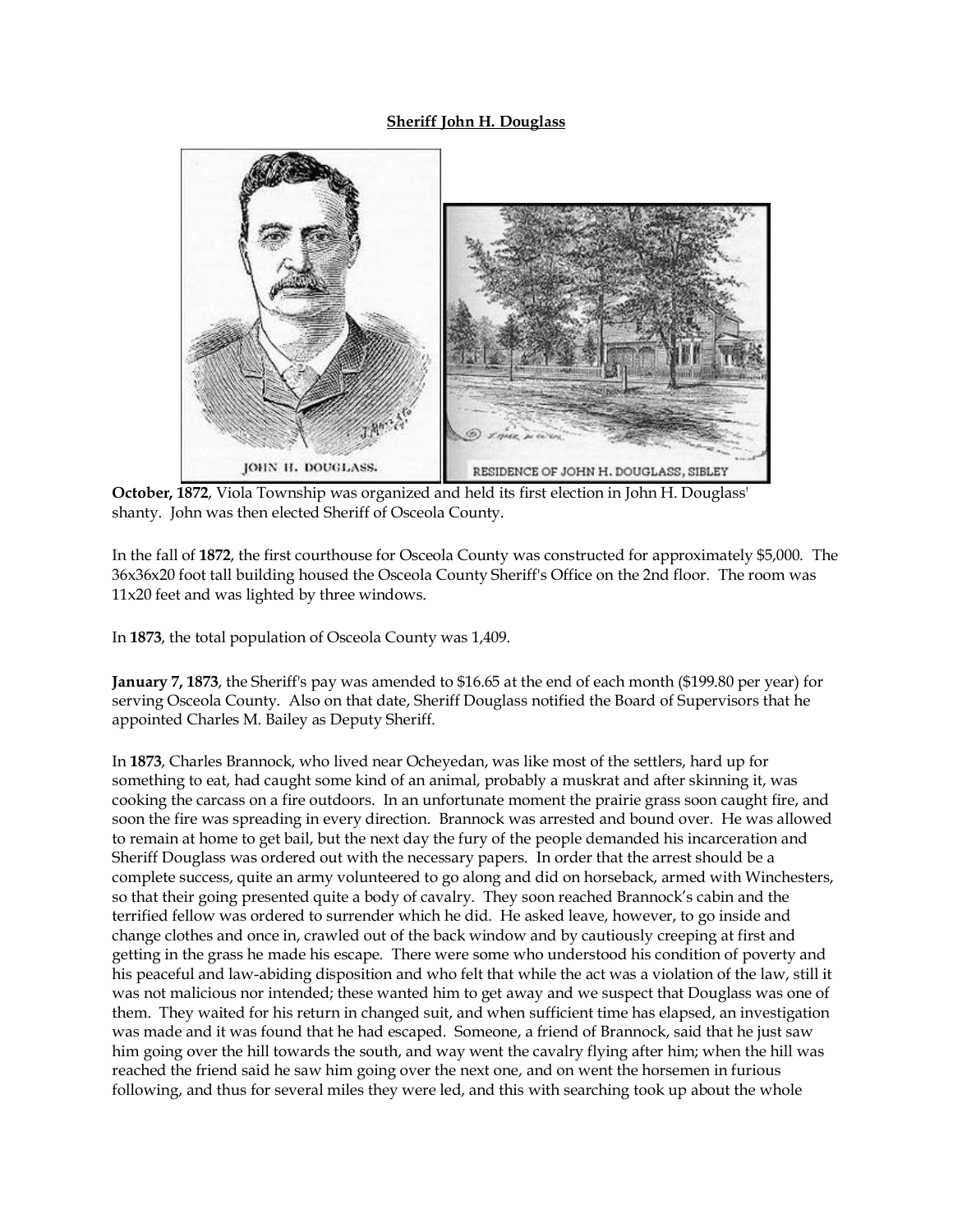day. In the mean time, Brannock had started north while the searchers were still searching, he was safe in Minnesota, as only a few miles travel was required to get there.

**February 21, 1873**, The Board of Supervisors approved to increase Sheriff Douglass' monthly compensation an extra \$33.35, making Douglass' salary \$50 per month (\$600 per year) for serving as Sheriff of Osceola County.

**October 14, 1873**, John Douglass was re-elected Sheriff of Osceola County, receiving 394 votes.

**November 7, 1873**, Sibley was visited by fire. The fire started in the rear of Barber & Lawrence's drug store located on 10th Street. The cause of the fire was either from a stove in the back part of the building or by an incendiary. Six local businesses sustained the following losses:

| <b>Total Damage</b>          |              | \$7,044 |
|------------------------------|--------------|---------|
| Wilbern Bros.                | <b>Stock</b> | \$1,100 |
| J. A. Cole                   | Drug Store   | \$2,000 |
| Kelley & Walrath             | Dry Goods    | \$1,244 |
| H. C. Kellogg                | Store        | \$1,200 |
| A. H. Clark                  | Groceries    | \$600   |
| <b>Barber &amp; Lawrence</b> | Drug Store   | \$900   |

The fire was a hard blow on Sibley, but most of the businesses rebuilt on 9th Street.

**February 20, 1874**, Douglass' pay was adjusted to \$40 per month (\$480 per year) for serving as Sheriff of Osceola County.

**July 4, 1874**, Charles M. Bailey, formally a Deputy Sheriff of Osceola County, was appointed Marshal for the City of Sibley.

**September 7, 1874**, Horton Township, which encompassed section 100, range 40 and 39, was split. Fairview Township was established to take over section 100, range 39.

**October 12, 1875**, John Douglass was re-elected Sheriff of Osceola County. **January 4, 1876**, Charles C. Ogan was appointed Deputy Sheriff of Osceola County.

In **1876**, the Board of Supervisors approved the construction of the 1st Osceola County Jail. The building was 16x24x10 feet tall. The Osceola County Jail was built in the Courthouse yard.

**October 3, 1877,** William L. Harding, Governor of Iowa from 1917-1921, was born in a sod house in Osceola County. He was the son of O. B. and Emeline Harding. In 1890, O.B. Harding built a house which still stands on Section 2 of Goewey Township to this day.

**October 9, 1877**, John Douglass was re-elected Sheriff of Osceola County over his running mates M. Churchill and Jacob B. Lent.

**October 14, 1879**, John Douglass was re-elected Sheriff of Osceola County over his running mates Albert Romey, S.S. Parker, and Charles Bailey. Jacob B. Lent was appointed Deputy Sheriff of Osceola County.